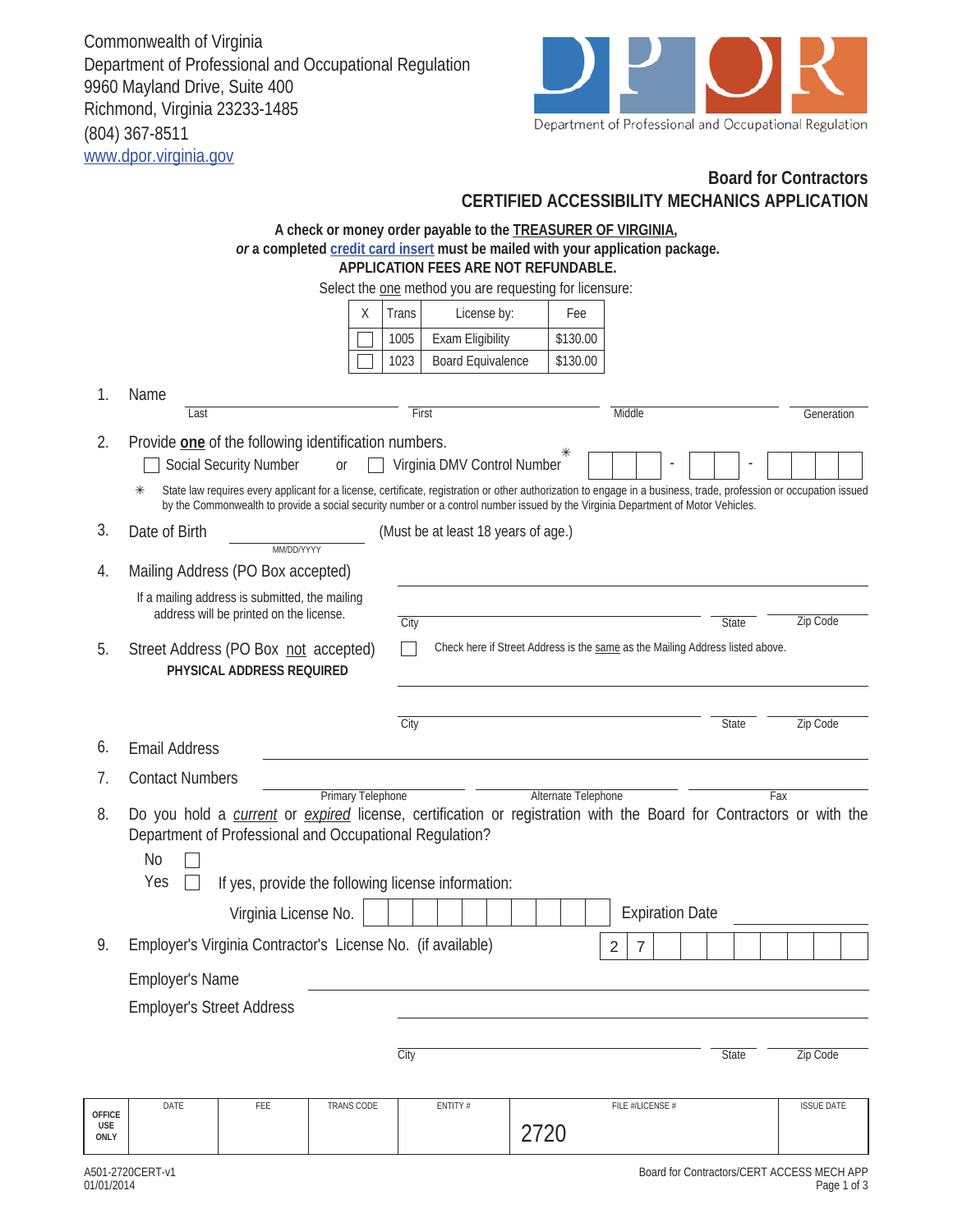- 10. Do you hold a *current* **accessibility mechanic** license, certification or registration issued by any (excluding Virginia) local, state or national regulatory body? This information may be used to qualify you for the examination.
	- No  $\Box$
	- Yes  $\Box$  If yes, complete the following table and attach a copy of each Certification of Licensure/Letter of Good Standing<sup> $\bullet$ </sup> if you want this to be used to qualify you for the exam.

| State/Jurisdiction |                                                                                                                                     |  | License, Certification or Registration Number |  |  |  |  |  |  | <b>Expiration Date</b> |  |  |  |
|--------------------|-------------------------------------------------------------------------------------------------------------------------------------|--|-----------------------------------------------|--|--|--|--|--|--|------------------------|--|--|--|
|                    |                                                                                                                                     |  |                                               |  |  |  |  |  |  |                        |  |  |  |
|                    |                                                                                                                                     |  |                                               |  |  |  |  |  |  |                        |  |  |  |
|                    |                                                                                                                                     |  |                                               |  |  |  |  |  |  |                        |  |  |  |
|                    | ◆ Certifications of Licensure/Letter of Good Standing, prepared by the state board or regulatory body must include: 1) the license/ |  |                                               |  |  |  |  |  |  |                        |  |  |  |

Certifications of Licensure/Letter of Good Standing, prepared by the state board or regulatory body must include: 1) the license/ certification/registration number; 2) the initial date of licensure; 3) the expiration date of the license; 4) *the means of obtaining licensure (i.e. exam, reciprocity, etc.);* and *5) all closed disciplinary actions resulting in a violation or undetermined finding.*

11. Which of the following requirements have you met in order to qualify for the **accessibility mechanic** certification? Select only **one**.

Three years of practical experience in the construction, installation, maintenance, service/repair and testing of wheelchair lifts, incline chairlifts, dumbwaiters, residential elevators, or related conveyances and 80 hours of formal vocational training. Board approved training providers listed at www.dpor.virginia.gov.

*Required Attachment: Attach a completed Tradesman Experience Verification Form and an official school transcript or certificate(s) indicating successful completion of training hours.*

 $\Box$  Five years of practical experience in the construction, installation, maintenance, service/repair and testing of wheelchair lifts, incline chairlifts, dumbwaiters, residential elevators, or related conveyances and 60 hours of formal vocational training. Board approved training providers listed at www.dpor.virginia.gov.

*Required Attachment: Attach a completed Tradesman Experience Verification Form and an official school transcript or certificate(s) indicating successful completion of training hours.*

Six years of practical experience in the construction, installation, maintenance, service/repair and testing of wheelchair lifts, incline chairlifts, dumbwaiters, residential elevators, or related conveyances and 40 hours of formal vocational training. Board approved training providers listed at www.dpor.virginia.gov.

*Required Attachment: Attach a completed Tradesman Experience Verification Form and an official school transcript or certificate(s) indicating successful completion of training hours.*

 $\Box$  Seven years of practical experience in the construction, maintenance, service/repair and testing of wheelchair lifts, incline chairlifts, dumbwaiters, residential elevators, or related conveyances and 20 hours of formal vocational training. Board approved training providers listed at www.dpor.virginia.gov.

*Required Attachment: Attach a completed Tradesman Experience Verification Form and an official school transcript or certificate(s) indicating successful completion of training hours.*

 $\Box$  Three years of practical experience in the construction, installation, maintenance, and service/repair and testing of wheelchair lifts, incline chairlifts, dumbwaiters, residential elevators, or related conveyances and a certificate of completion of the elevator mechanic examination of a training program determined to be equivalent of the requirements established by the Board for Contractors. Board approved list provided at www.dpor.virginia.gov.

*Required Attachment: Attach a completed Tradesman Experience Verification Form and an official school transcript or certificate(s) indicating successful completion of training hours.*

 $\Box$  Successful completion of an elevator mechanic apprenticeship program that is approved by the Virginia Apprenticeship Council or registered with the Bureau of Apprenticeship and Training, the U.S. Department of Labor.

*Required Attachment: Attach a completed Apprenticeship Action Form or other official documentation of completion.*

- 12. Have you ever been subject to a disciplinary action taken by any (including Virginia) local, state or national regulatory body?
	- No  $\perp$
	- $Yes \Box$  If yes, provide a certified copy of the final order, decree or case decision by a court or regulatory agency with lawful authority to issue such order, decree or case decision.